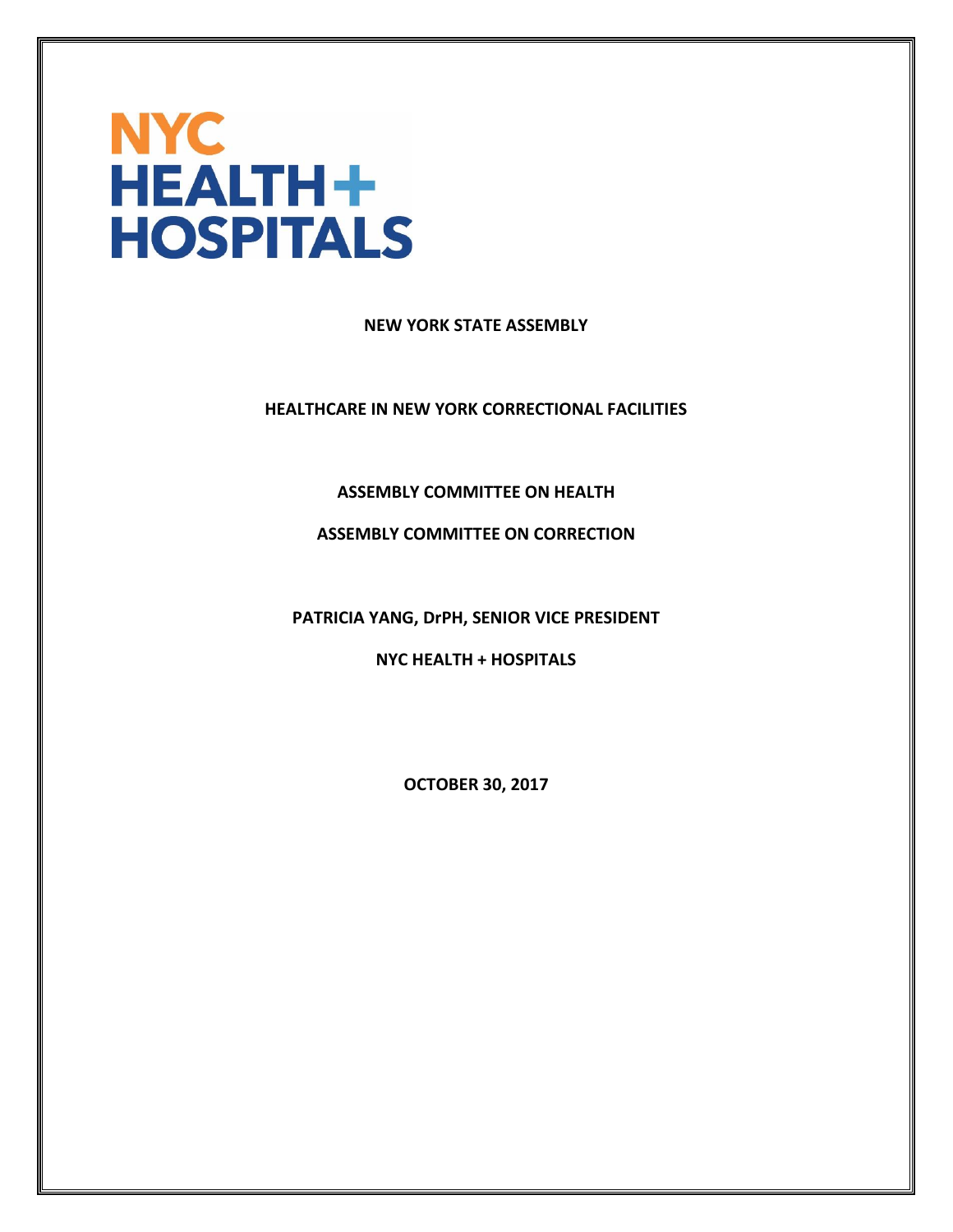Good morning Chairpersons Gottfried and Weprin, and members of the Committee on Health and the Committee on Correction. I am Dr. Patsy Yang, Senior Vice President for Correctional Health Services, or "CHS", at NYC Health + Hospitals. I am joined by Dr. Ross MacDonald, our Chief Medical Officer; and Mr. Levi Fishman, our Associate Director of Public Affairs. We greatly appreciate your invitation to describe our transition from being a contracted service, to become the direct provider of health care in the New York City jails.

# Overview

Since August of 2015, CHS, one of the nation's largest correctional health providers, has been a Division of NYC Health + Hospitals, the nation's largest and oldest public health care delivery system. CHS provides medical and mental health care, substance use treatment, dental care, social work services, discharge planning and re-entry services 24-hours a day, 7-days a week. With over 55,000 admissions per year and an average daily population of 9,500 in twelve jails citywide – nine of which are located on Rikers Island - the NYC jail system is among the largest in the nation. Our facilities include at least one clinic in each jail in addition to two infirmaries, an urgicare clinic, a communicable disease unit, separate facilities for females and for youth, and a nursery.

We aspire to provide the very best care to the justice-involved population and have successfully pioneered a number of initiatives, including leveraging the resources of NYC Health + Hospitals to improve the quality of and access to care before, during and after incarceration. CHS is an essential partner in New York City's criminal justice reform efforts as we help to create new avenues for diversion, reduce recidivism and decrease the overall jail population. We strive to be a smart, nimble multidisciplinary team of 1,500 professionals committed to human rights, social justice and accessible quality health services for people while they are in the City's custody and as they return to their communities.

We believe jail is a critical point of intervention to improve community public health. CHS delivers health care to patients from pre-arraignment through discharge, and we believe we deliver the high quality level of care that you find in the community. We recognize both our opportunity and obligation to engage people who might not have strong connections to the health system. Through our work, we try to cushion the impact of incarceration while addressing health needs so that our patients have their best chance of doing well in the communities in which they live.

## **Transition**

Prior to becoming a division of NYC Health + Hospitals, CHS was housed at the New York City Department of Health and Mental Hygiene (DOHMH) and services were provided through contract with Corizon, a for-profit health care contractor, and Damian Family Care Centers,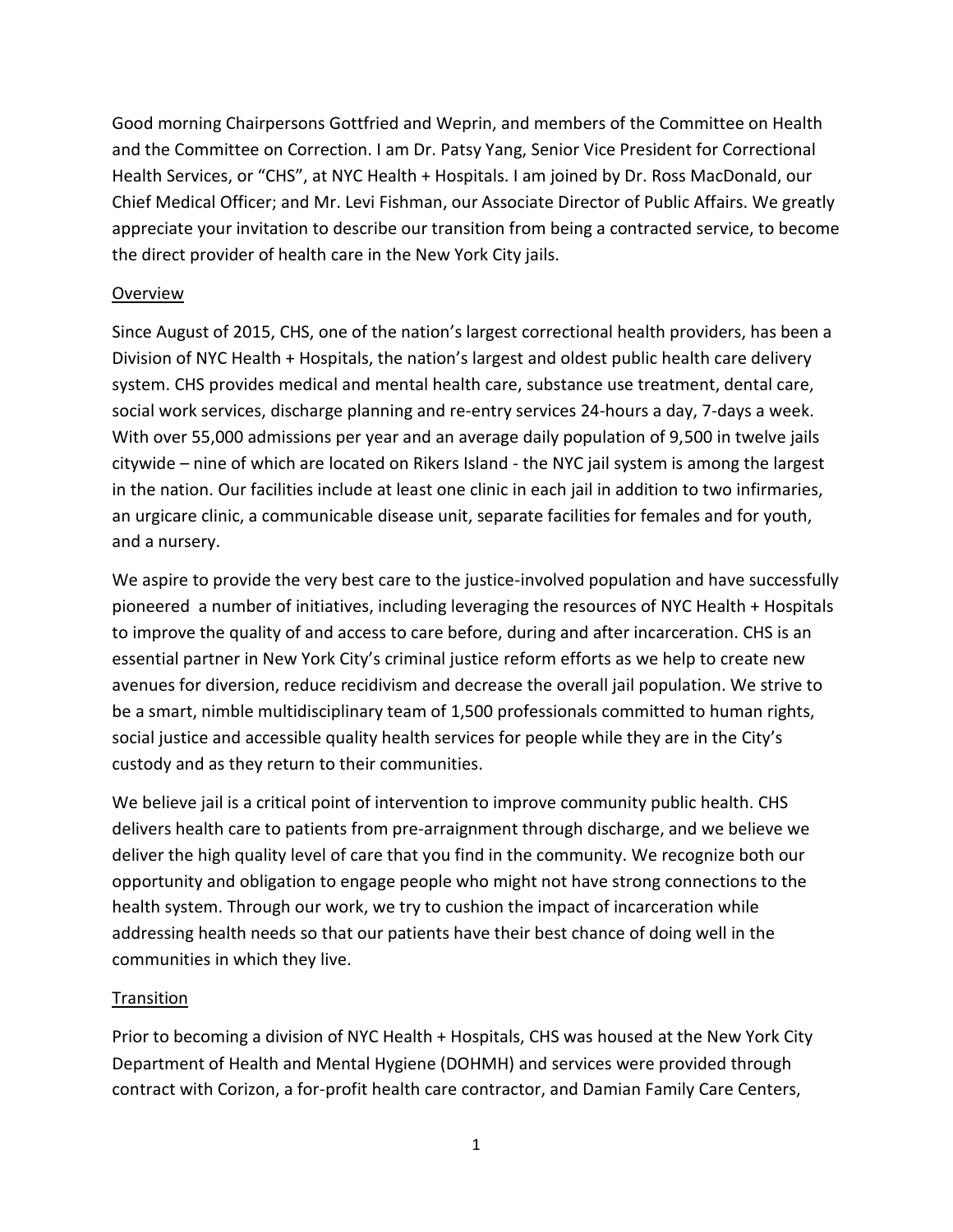which provided health services at our Bronx facility. On June 10, 2015 Mayor Bill de Blasio announced that CHS would become part of Health + Hospitals and that the contracts with Corizon and Damian would not be renewed. Because the bulk of health care was provided by Corizon, whose contract expired on midnight of December 31, 2015, many moving parts had to be in place before January 1, 2016.

During this intense transition period, we worked closely with representatives from the Mayor's Office and six different City agencies to clarify governance structures; clarify legal liabilities and obligations, negotiate and ensure budget neutrality to Health + Hospitals; and transfer or terminate 45 contracts including Corizon and Damian. We also deliberated over whether to have a professional affiliation and, once that was decided in the affirmative, had to select our affiliate and structure that relationship.

Because we simultaneously wanted to ensure that only qualified staff committed to our new mission joined our team, while avoiding an exodus of staff vital to continuity of operations, we worked intensively with our four health unions - Doctors Council, NYS Nurses Association, 1199 and DC37. Together, we discussed matters ranging from pensions and health benefits to levels of remuneration and leave balances, for roughly 300 staff who would be transferred from DOHMH and the almost 1,300 employees of Corizon or Damian whom we might consider hiring. To make that hiring decision, we reviewed the personnel files, verified the credentials and licenses, conducted background checks and conducted in-person interviews for each Corizon and Damian employee who indicated an interest in joining the new CHS. In the end, we offered jobs to 85% and 78% of Corizon and Damian employees, respectively.

Because we did not want to simply import existing ways of doing things, we also began to build a new framework for restructuring the systems and culture of service delivery in the jails. This required developing new relationships with the New York City Department of Correction (DOC), the New York City Board of Correction, New York State Commission of Correction, the four health unions, and the Correction Officers Benevolent Association.

By October 2016, CHS successfully became the sole and direct provider of health care  $-$  a service with 1,500 employees and 24/7 operations caring for almost 10,000 people daily in twelve jails citywide – with no lapses in coverage and no disruptions in patient care.

## Benefits of Being Part of NYC Health + Hospitals

Becoming part of the nation's largest public health care provider system has benefited CHS in almost every aspect of its operation. We have better access to and continuity of specialty, emergent, and inpatient care at Bellevue and Elmhurst hospitals for male and female patients, respectively; and we have created a stream for referral and placement in Health + Hospitals' post-acute facilities for our patients who need skilled nursing or palliative care. We created a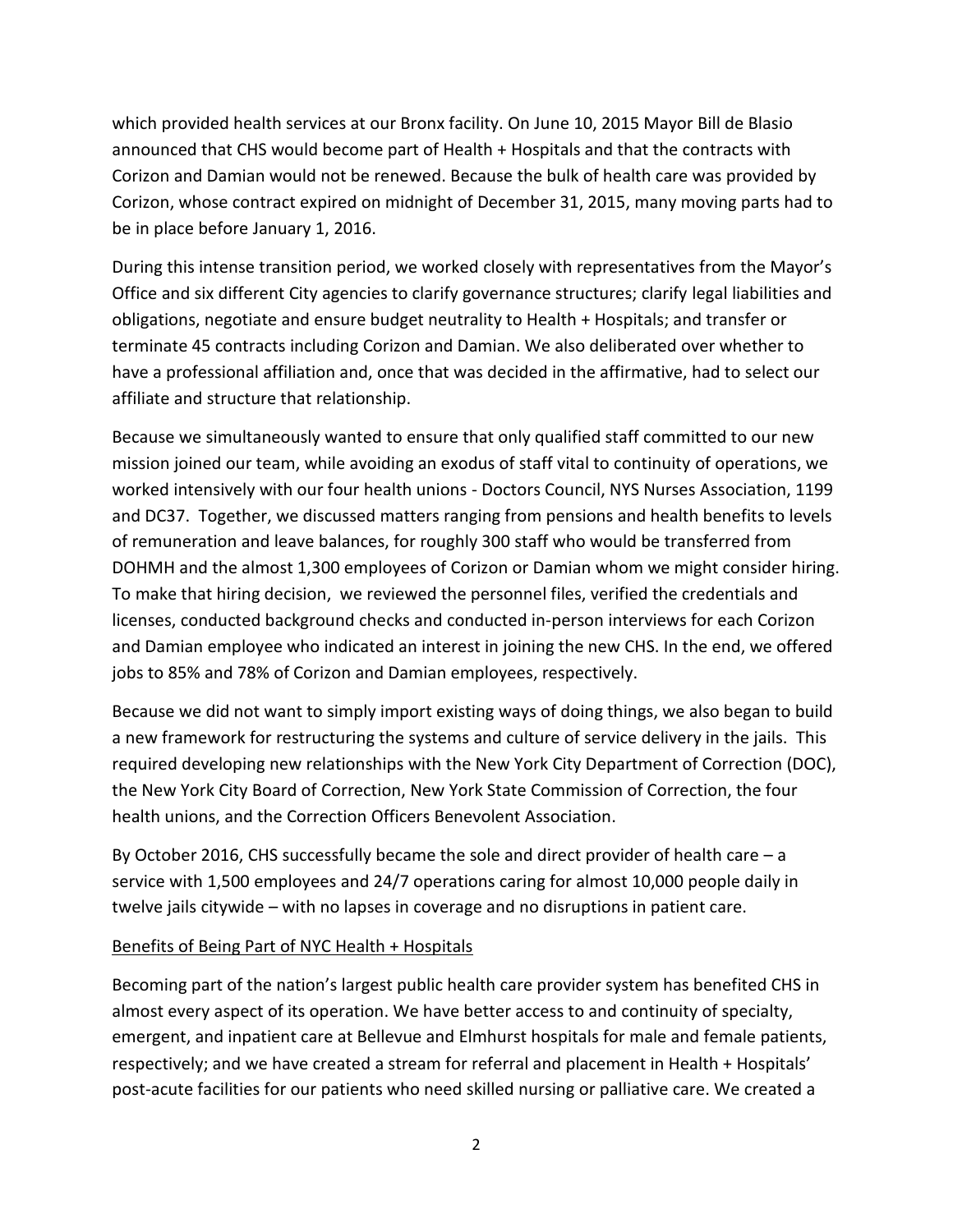system for expedited appointments within Health + Hospitals' extensive ambulatory care network for our patients who need follow up for medical, mental health or substance use issues upon release. MetroPlus – the managed care plan affiliated with Health + Hospitals - now has a presence on Rikers Island.

In other aspects, leveraging our relationship with the larger system has resulted in the improved ability to recruit and retain talented professionals, enhanced information sharing, greater efficiencies and cost savings in the purchase of supplies and equipment. We undertook a concerted effort to reduce our reliance on private contractors. We have replaced specialty contracts, such as ob-gyn services, with staff specialists and or specialty services at Health + Hospitals facilities. Through these and other efficiencies CHS has reduced its reliance on private contracts by 80%, generating approximately 2 million in annual savings.

# Staffing and Quality Control

We believed that a strong, unified leadership and new relational accountabilities were prerequisites to our being the sole provider of quality care in the complex correctional health setting. To accomplish this, we created new departments and management teams who are directly responsible for administration and operations in the jails, greatly improving oversight and quality control. We now have an Operations department that manages patient and staff scheduling, stocks and equips our clinics through consolidated warehouse and transportation services, and institutes safety improvements for CHS staff in the jails. The department of Policy and Planning coordinates the collection, analysis, and reporting of data and health information, and proactively manages incident investigations, risk management and compliance. We created an independent Office of Clinical Quality Management that singularly focuses on improving the quality of our entire service.

In the Department of Medicine, CHS has recruited more than a dozen physicians to enhance its clinical expertise ranging from the first-ever in–jail geriatrician, to a dedicated nursery coordinator who supports the placement of new mothers with their infants. We have a new approach to preparing medical professionals who are new to the jail system, ensuring that staff receive intensive, supervised training prior to independently taking on patients.

Under the Chief of Psychiatry, all mental health disciplines, including social work and substance use treatment, have been integrated into one coherent, professional team focused on quality care. We hired 15 psychiatrists/psychologists since January 1, 2016, and expanded training programs in correctional health.

## Program Services Overview

In 2016, the City funded a five-year plan to improve and expand some of our key programs and services. These include operating an enhanced pre-arraignment screening unit (EPASU) to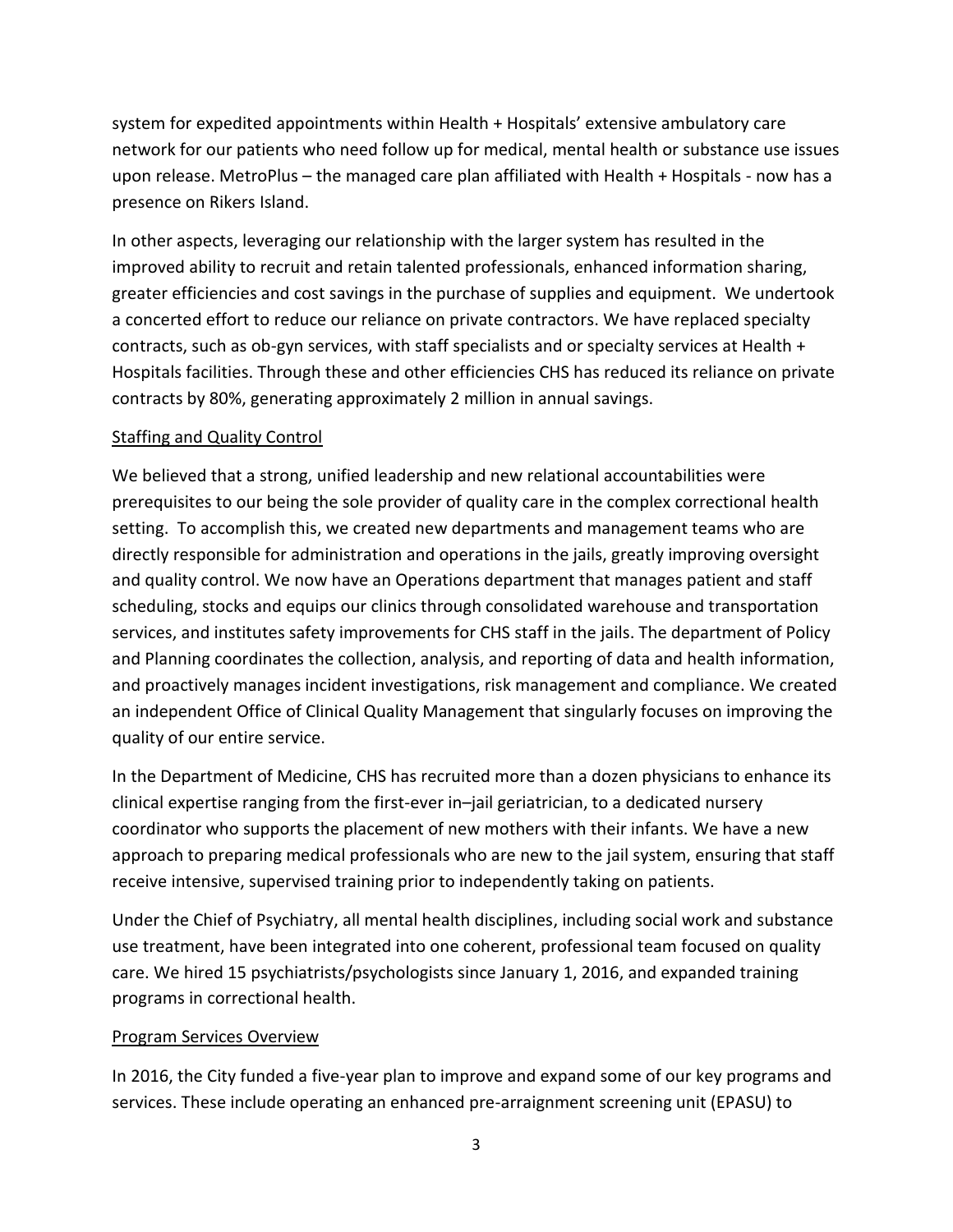better identify and respond to acute medical and mental health issues before people enter DOC custody, curing more patients with Hepatitis C, establishing a telehealth program to enhance access to specialty services off-island, and opening satellite clinics to bring our services closer to where our patients are housed.

Some successes include screening more than 39,000 people in the EPASU since we began 24/7 operations on November 1, 2016. This reduced by nearly a quarter the number of patient transports to hospitals that clogged up emergency rooms, required NYPD and EMS resources; and disrupted the judicial processing of our patients. Last year, as one of the few jails in the country that initiates treatment for Hepatitis C, we negotiated an unprecedented drug price discount which, in conjunction with funding from the City, enabled us to triple the number of Hepatitis C treatments we initiated over the prior year. We continue to renegotiate favorable pricing so that we can, based on clinical needs, extend the possibility of cure to more patients while they are in our care, and thus avoid the greater human and community cost of advanced disease. Our telehealth services which provide for both professional consultations and patient visits now extend to infectious disease, urology, rheumatology, pulmonary, and gastroenterology at Bellevue; and assessment for post-acute placements at Coler. We are actively engaged with Elmhurst Hospital to establish telehealth services with their specialty providers.

CHS has a longstanding history of providing treatment to opioid dependent individuals in jail and plays a pivotal role in the City's response to the opioid epidemic. We run the nation's oldest and largest jail-based Medication Assisted Treatment program for opioid dependent patients, and established a naloxone distribution program that offers training and naloxone kits to those visiting loved ones on Rikers Island. In a six-month follow-up of 300 people whom CHS had trained on Naloxone, participants had witnessed 70 overdose events and used naloxone from CHS in 50 of those cases to save someone's life. With funding from the City, CHS is on track to double the number of patients on methadone maintenance, triple the number of patients on buprenorphine, quadruple the number of naloxone kits we distribute, and expand discharge planning for opioid dependent patients by the end of this fiscal year.

Risk identification and reduction are also integral to our work. We offer universal HIV testing, counseling and treatment; and STD screening and treatment. Our opioid patients are counseled on the use of clean needles and encouraged to connect with a comprehensive harm reduction organization upon release. In jail we offer contraceptive options ranging from long acting reversible contraception (LARC) to condoms. Since 2015, CHS has provided over 100 women with LARC, helping provide autonomy in decision making around reproductive health. We also offer PrEP (pre-exposure prophylaxis) therapy, in which people at very high risk for HIV take HIV medicines daily to lower their chances of getting infected, to patients who were initiated in the community.

4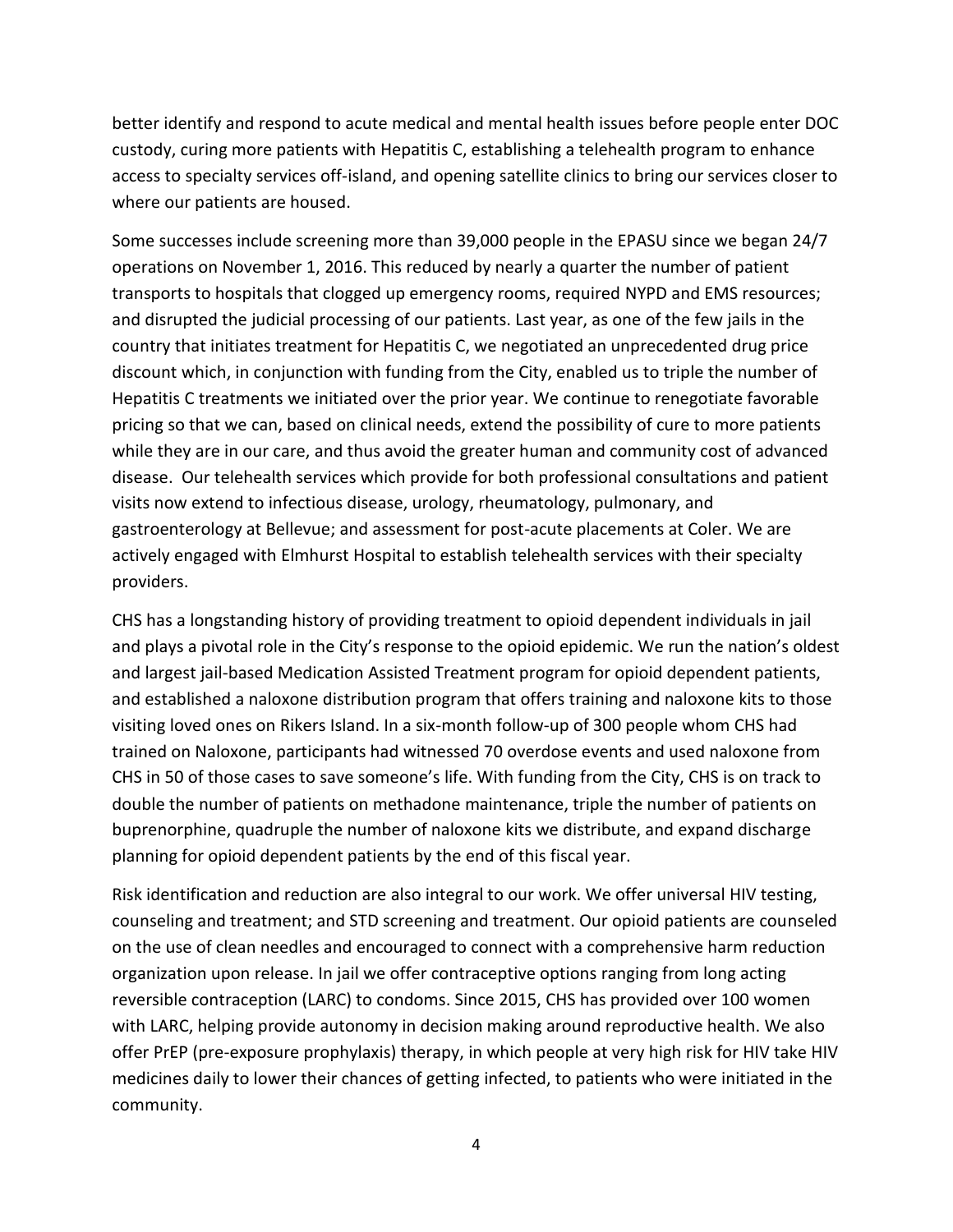Our patients have access to a wide variety of mental health services, including individual and group therapy and one of the nation's largest jail-based creative arts therapy programs. Our specialized housing units for patients with serious mental illness, called Program for Accelerating Clinical Effectiveness (PACE), provide a higher level of mental health care in the jail system. The use of force rates in PACE and in our other specialized housing unit, Clinical Alternative to Punitive Segregation (CAPS) are lower: use of force rates are 67% lower for individuals in CAPS and 74% lower for individuals in PACE, compared to projected use of force rates had these same individuals been housed with the general jail population. Additionally, there has been a 40% increase in medication adherence in PACE units. As of March 2017, CHS has five PACE units in operation, including one in the women's jail. CHS is in the process of developing new PACE units for young adults and sentenced adult patients, and plans are underway for a unit for patients with developmental disabilities. The number of PACE units will grow to a total of 12 by 2020.

To prepare our patients to return to their communities and help avoid recidivism, we are reenvisioning our discharge planning services to maximize our reach and optimize each touch while they are in jail. Although we are currently focusing on the most vulnerable such as persons with substance use disorders, mental illness, or HIV, our hope is to continue to extend our reach to other populations in need. To help our patients after they are released, we recently redesigned our post-discharge transitional case management and discharge planning services so that individuals with a serious mental illness now have a single point of entry to an array of community services. In June of 2016, CHS opened its Assistance Center in Queens across the bridge to Rikers Island as a one-stop location to help people leaving jail and their families connect to services in the community, including health care, health insurance enrollment, care management, and health home services, a free program for eligible Medicaid patients who are dealing with several chronic health issues.

For the approximately 55% of our patients who either had active Medicaid coverage or had a Medicaid application submitted prior to incarceration, we work closely with the New York City Human Resources Administration (HRA) to activate their coverage as soon as possible after discharge. According to HRA, about 95% are active within 2 business days of release. At the same time, we are now turning our attention to the 45% who come to us with no insurance: we are planning a pilot to try and universally offer Medicaid application assistance within the first 24 hours of jail admission. We will pilot this program in AMKC, the largest of the new intake facilities on Rikers. We also strongly support efforts to secure Federal participation in authorizing Medicaid matching funds to reduce gaps in coverage for incarcerated patients.